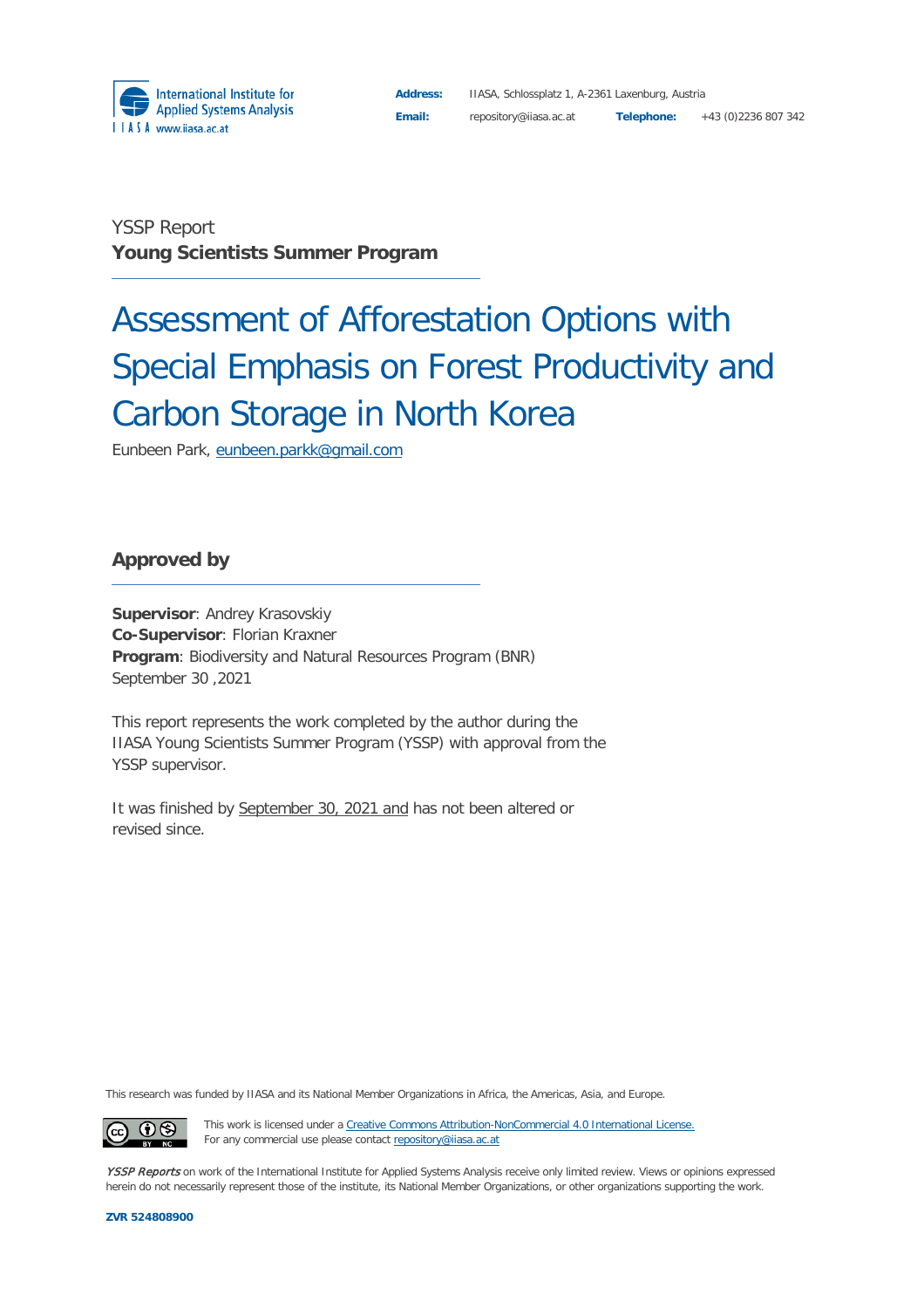# Table of Contents

| Abstract                                                                                             | iii            |
|------------------------------------------------------------------------------------------------------|----------------|
| Acknowledgments                                                                                      | iv             |
| About the authors                                                                                    | İV             |
| 1. Introduction                                                                                      |                |
| 2. Material and Method                                                                               | $\overline{2}$ |
|                                                                                                      | 2              |
| 02. Construct geo-spatial afforestation scenarios of various forest species, afforestation area, and |                |
| 03. Assess forest benefit according to the afforestation scenario and derive the optimal forest      |                |
| 3. Result and Discussion                                                                             |                |
|                                                                                                      |                |
| 02. Estimation of Future NPP for dynamic growth model in afforestation target area __________ 8      |                |
|                                                                                                      |                |
|                                                                                                      | 10             |
| 4. Conclusion and Future work                                                                        | 12             |
| 5. References                                                                                        | 13             |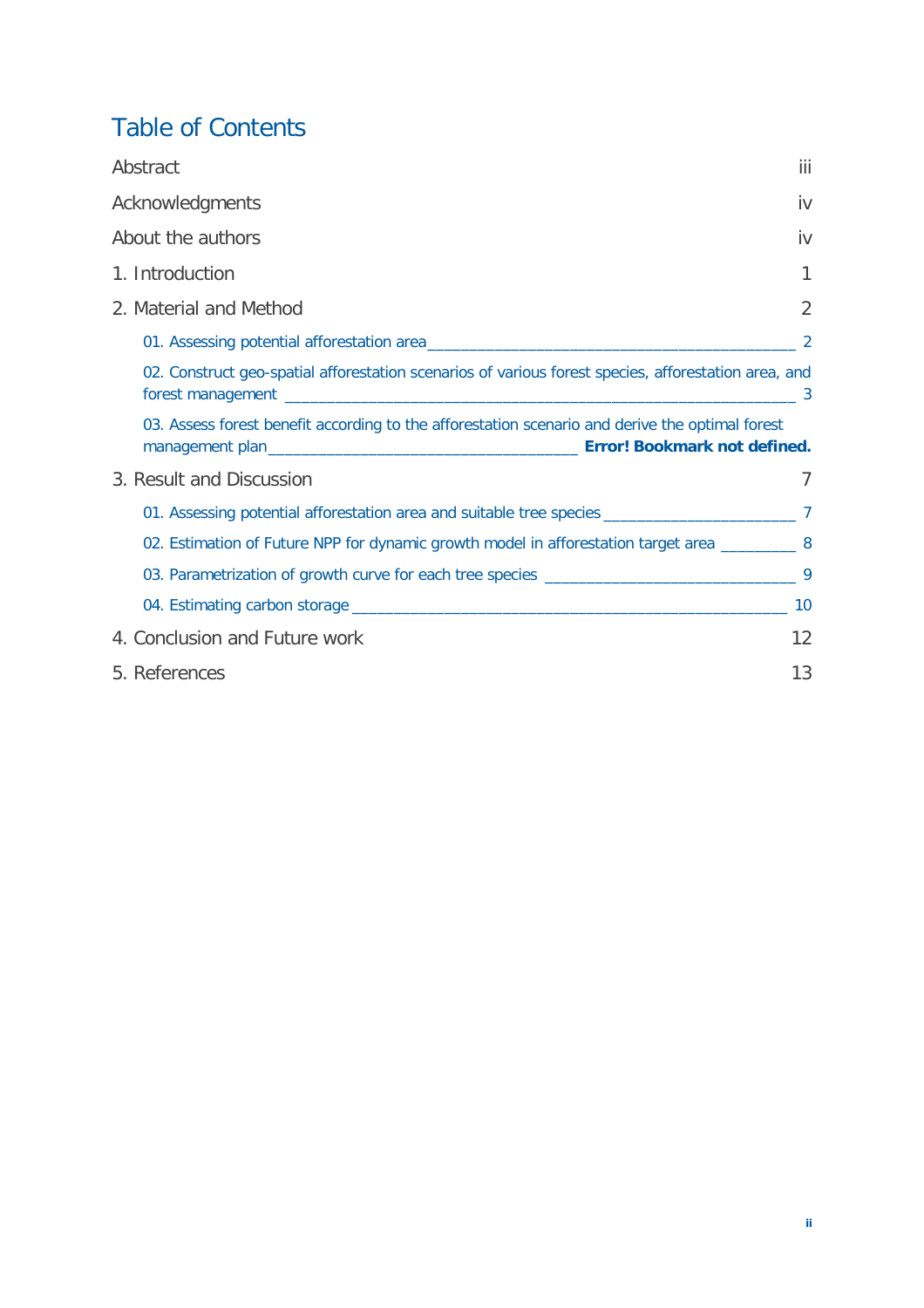# <span id="page-2-0"></span>Abstract

North Korea is a country in the Mid-Latitude Ecotone suffering from forest degradation due to climate change and deforestation. An efficient long-term and integrated restoration plan is still missing in the country. In this context, our research addressed the question if we can develop an optimal forest restoration plan for North Korea considering regional and national strategies based on biophysical modeling. This study aims to model afforestation scenarios and assess future management options. We mapped the potential afforestation area and simulated afforestation scenarios by using the Global Forest Model (G4M) being developed at IIASA. The methodology was built upon work and experience gained from modeling afforestation scenarios for South Korea which has been carried out jointly between Korea University (KU) and IIASA's AFE group over the past years. The model used highresolution of time series satellite data, land cover maps and yield tables provided by KU. For each scenario, we assessed the forest restoration options informed by national forest management strategies in North Korea. The analysis delivers important information to policymakers and technical officials establishing regulations and action plans for forest management in the North Korea.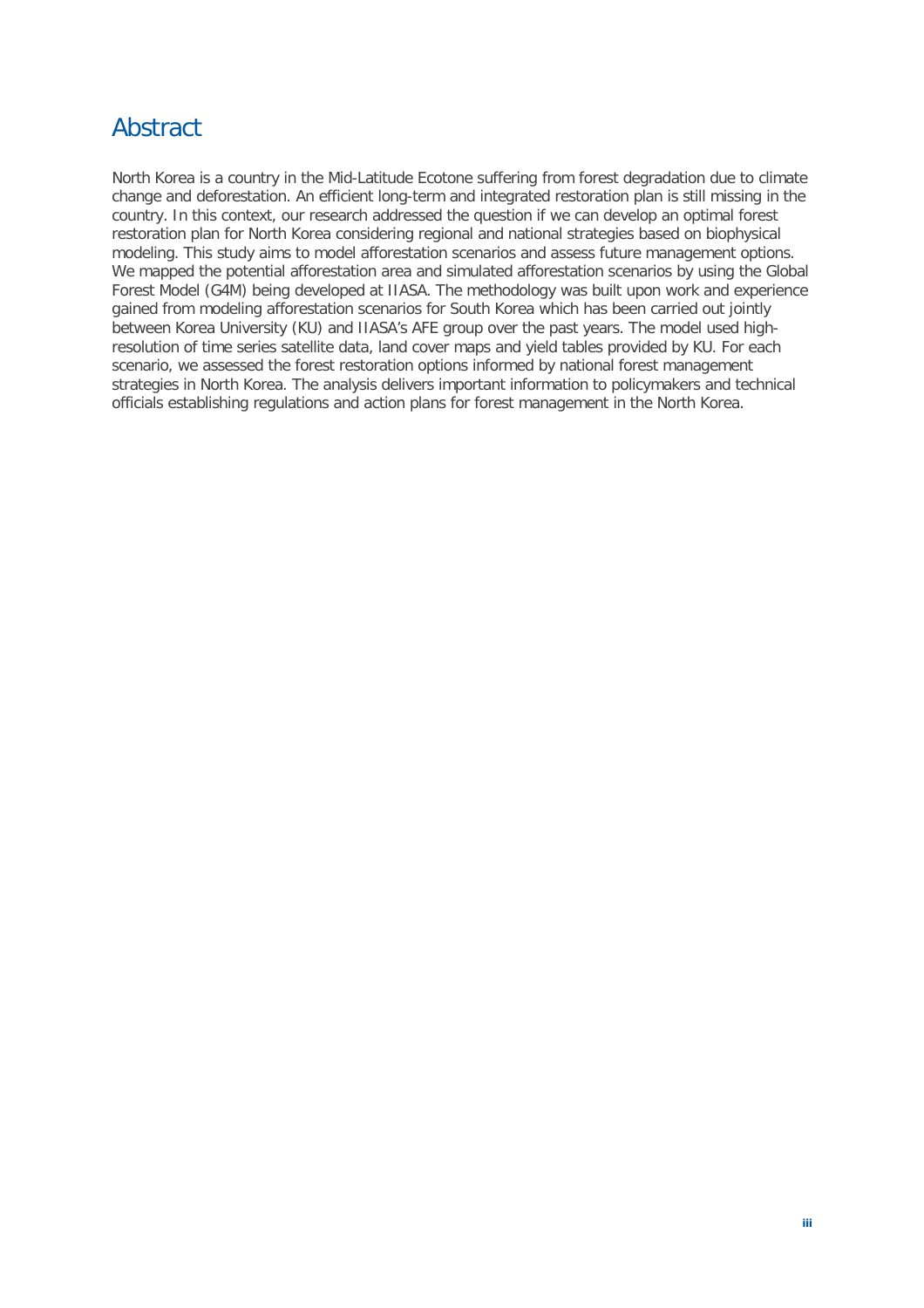# <span id="page-3-0"></span>Acknowledgments

I would like to acknowledge the constructive feedback and deepest support provided by my IIASA supervisors, Dr. Andrey Krasovskiy, Dr. Florian Kraxner, and my eGIS/RS colleagues (especially, Hyun-Woo Jo, Mina Hong, Chulho Song, and prof. Woo-Kyun Lee) at Korea University that discussed this research project over three months. I was more than happy to be able to hear all their new perspectives, comments, and ideas. It was a great experience and a valuable present to me. Thanks to everyone who supported and commented on my first new research attempt.

I would like to acknowledge the YSSP team at IIASA for stable virtual meetings and kind support despite the distance and time differences. Also, I would like to acknowledge all YSSPers who were very interested in my research.

Finally, I would like to thank my family who supported me during this summer.

# <span id="page-3-1"></span>About the authors

**Eunbeen PARK** is a PhD candidate in environmental planning and landscape architecture at the Korea University, Republic of Korea. Her research interest includes land change detection and disaster modeling related to dryland using remote-sensed data and restoration planning for reducing climate change impact. (Contact: eunbeenpar[k@korea.ac.kr\)](mailto:vinokurov_ey@eabr.org)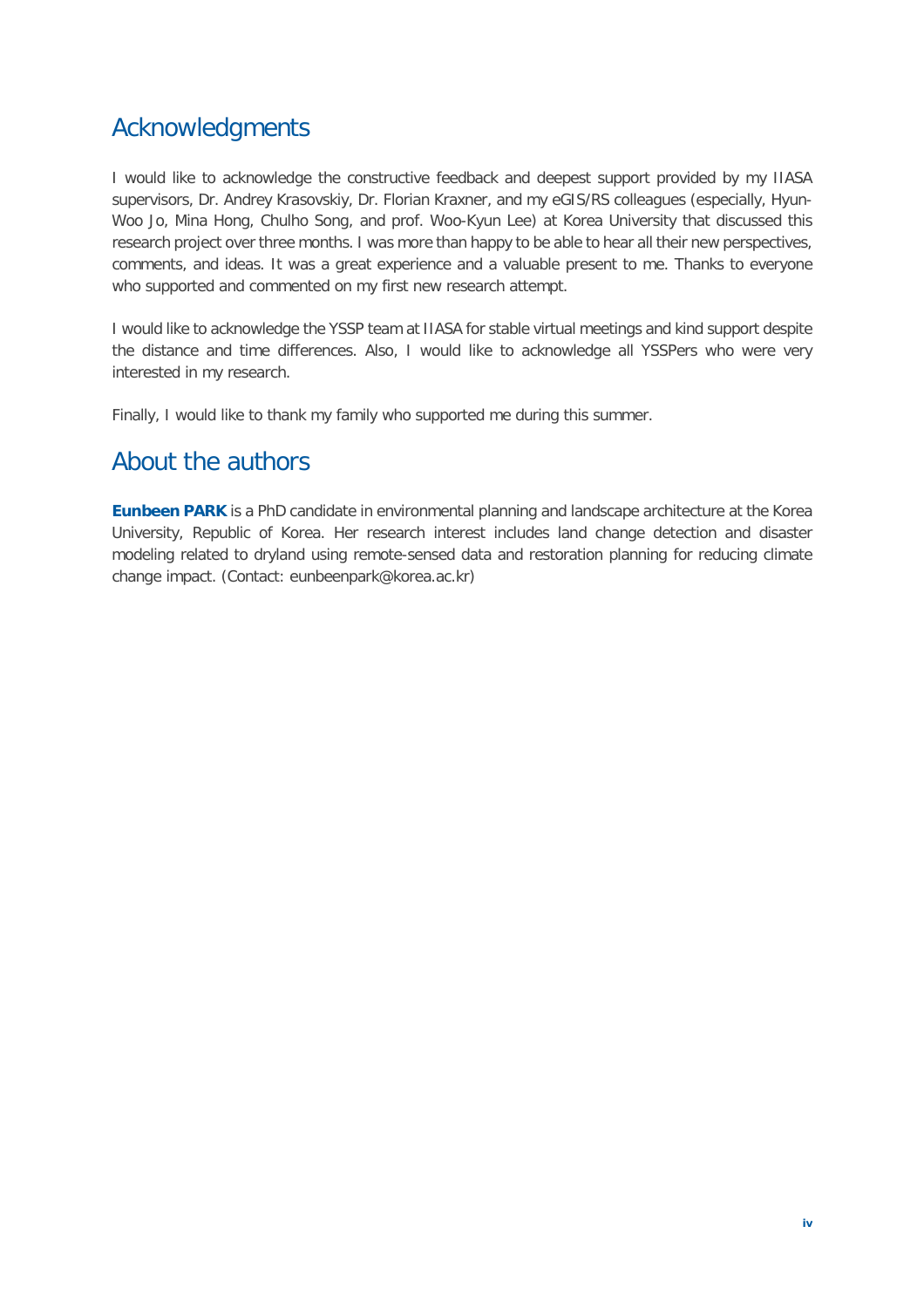# <span id="page-4-0"></span>1. Introduction

The Mid-Latitude ecotone (MLE) refers to the ecological transition zone where the region is described by complex phenomenon in land degradation (Song et al., 2017). In particular, forest degradation in MLE has great risks on environmental sustainability and human well-being because of low adaptive capacity and large population. In the MLE, about 50 % of the global population and most of the world development and poverty are located (Kummu & Varis, 2011; Moon et al., 2017), and thereby, the levels of adaptive capacity such as economic status or social infrastructure varies within the MLE. Even though there are recent efforts to restore forest and vegetation area for reducing disaster risk, a lack of adaptive capacity and the absence of sufficient restoration planning are resulting in low restoration efficiency and incapability of long-term management.

North Korea is one of the fast-degrading countries in mid-latitude and has been belonging to nation of extreme degradation (Maplecroft, 2012; Lee et al., 2019). Since 1980s North Korea has suffered from forest denudation by climate change and deforestation because of fuel production by human activities (Song et al., 2019). There is a growing interest in restoration of North Korea worldwide. However, it was difficult to derive effective restoration results because most the previous attempts focused on a short-term restoration plan without developing a master plan based on scientific modeling. Therefore, restoration plan based on scientific modelling should be developed at the earliest possible moment to prevent further land degradation and to attain sustainable forest management system in North Korea.

The development of multiple scenarios has a great use on forest management planning in terms of choosing the best possible implementation under the constrained capacity, as afforestation is directly linked to many other national and regional planning (Lee et al., 2018). In this study, we aim to develop multiple afforestation scenarios as a prerequisite for establishing optimal restoration plan mainly focusing on North Korea. Along with restoration plan of North Korea, the quality of life of North Koreans and the sustainability of the East Asian environment will be enhanced. It is necessary to secure diverse restoration scenarios considering climate change scenarios, tree species, disaster risk, land component, regional adaptive capacity, and management level to select utmost restoration plan. Therefore, the future dynamics of restored forest will be assessed.

#### **Research question**

The research question of this study is **"Can we establish an optimal restoration plan considering national strategies based on scientific modeling in North Korea?"**.

#### **Objectives**

This study aims to develop afforestation scenarios and to assess future afforestation effect in North Korea reflecting environmental factors and management strategies to provide reasonable restoration plan. The process of deriving restoration plan from multiple scenarios is as follows:

- a. Select the potential afforestation area using global or regional remote sensed data.
- b. Construct geo-spatial afforestation scenario options considering tree species, carbon storage and wood production in terms of multifunctional forest management related to models developed by IIASA, G4M (The Global Forest Model) as a basis for decision making.
- <span id="page-4-1"></span>c. Assess forest benefit according to the afforestation scenario and derive the optimal forest management plan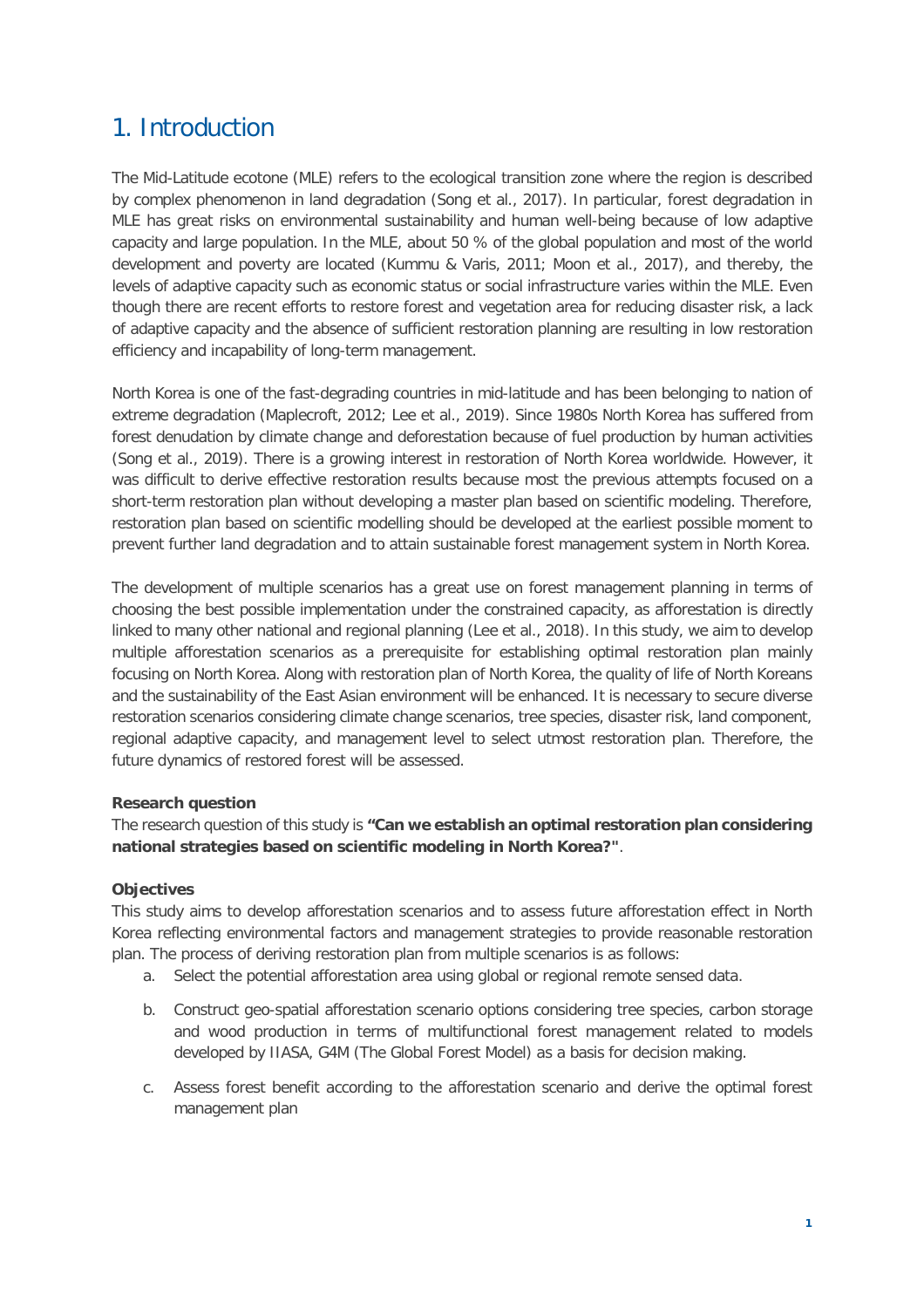# 2. Material and Method

To identify potential afforestation effect in North Korea, modeling results from the Global Forest Model (G4M) together with the national restoration plan and strategy were considered (Fig.1). In this process, applicable spatial afforestation scenarios were developed and applied for multi-forest management.



#### **Fig. 1 Research flow for effect of potential afforestation in North Korea**

In this study, we set the targeting afforestation plan in North Korea by reviewing national policies and restoration plans for maximum possible afforestation areas. Since there were limitations to collecting statistical and spatial data in North Korea, the global environmental datasets, South Korea's Forest field dataset and land cover map were used.

In order to identify potential afforestation effect in North Korea, afforestation scenarios and stepwise afforestation plan were developed for the potential afforestation area. Afterward, G4M simulated the benefits of forests in terms of future forest biomass and wood productivity. As the result, possible positive effects and possibilities of afforestation in North Korea were presented.

### <span id="page-5-0"></span>**01. Assessing potential afforestation area**

Previously, various studies have been conducted on analyzing the degraded land in North Korea. However, there are limitations on understanding actual figures and spatial distribution of area depending on the purpose of study, the definition of forest, etc. Generally, it is known that forest degradation in North Korea accelerated from the mid-1980s to the 1990s (Song et al., 2012).

In order to establish a potential afforestation area, the areas requiring afforestation were divided according to the following definitions:

1. Quantitively degraded area

: Non-forest converted from forest (agriculture land, grassland, and bareland in mountainous area)

- : Spatially fragmented forest area
- 2. Qualitatively degraded area
	- : Area where the forest productivity has been decreased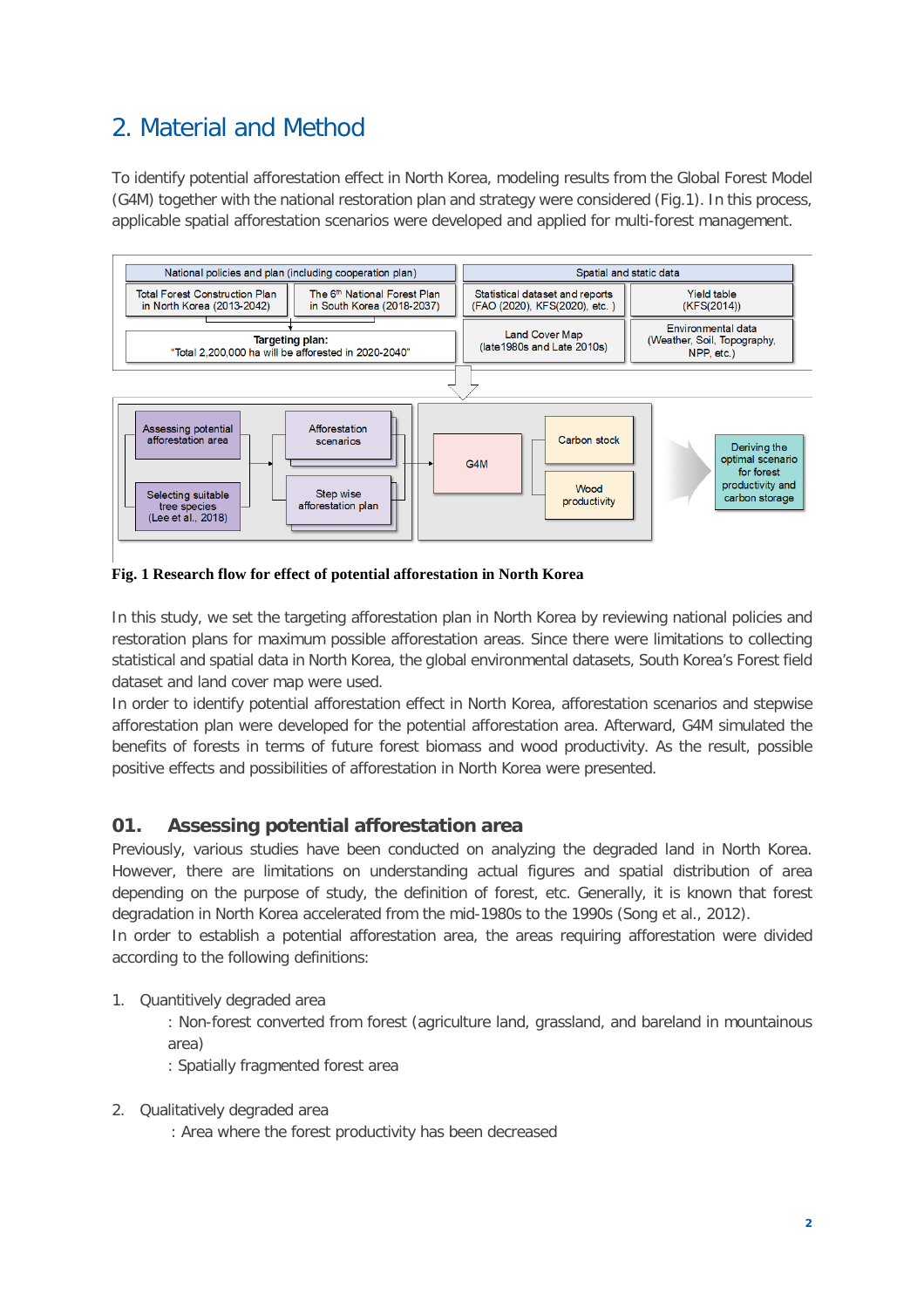The first one is a quantitatively degraded area. This is the area that has been fragmented forest, or an area that has been converted into other land cover such as agriculture land, grassland and bareland in a mountainous area. In order to identify the converted areas, land cover maps (late 1980s and late 2010s), obtained by the Ministry of Environment in South Korea with spatial resolution of 30m were used. Also, forest definition from FAO was referred for extracting spatially fragmented forest area (FAO, 2020). The second one is a qualitatively degraded area. This is the area where forest productivity decreases. The MODIS yearly NPP (Net Primary Production) products and Land cover map (late 2010s) were used to identify areas with reduced forest productivity compared to the current forest areas. The areas were assumed that the same meaning with a highly degraded wooded area (FAO, 2020). After then, we extracted each area, and overlapping areas from the two definitions were excluded.

## <span id="page-6-0"></span>**02. Construct geo-spatial afforestation scenarios of various forest species, afforestation area, and forest management**

#### • **Selecting suitable tree species for afforestation**

To select suitable tree species considering environmental and socio-economic situation in North Korea, we reviewed previous studies and reports on native forest species and species required for afforestation in North Korea. Lee et al. (2018) conducted suitability assessment on 23 tree species considering climate-environmental factors for potential restoration strategies in North Korea. Based on the previous study, we re-selected the suitable species based on a list of yield table (KFS and NIFoS, 2020) which serves as a basis for the forest field survey data in South Korea and re-analyzed tree species suitable priority considering major species with a large area within the same 1km grid.

#### • **Stepwise afforestation plan**

Based on the potential afforestation area and national polices and plans, we set the total 2,200,000 ha as the afforestation target area during 2020 – 2040. The afforestation priority was designed based on environmental topographic factors to afforestation target area in order (Fig. 2).



**Fig. 2. Afforestation priority considering topographic conditions in North Korea**

The 2,000m of altitude is considered as North Korea's tree growth limit line (Kong, 2002), and 600m of altitude is used as a baseline to classify afforestation accessibility. In addition, considering North Korea's past agricultural policy and food security, standards for agricultural policy maintenance and mixed agricultural and forestry policy were set based on 8 and 15 degrees in slope, and accessibility was classified based on 25 degrees. Moreover, we set priorities by considering the accessibility of the neighborhood residents since the continuous logging activities by residents caused acceleration of forest degradation. The SRTM (Shuttle Rader Topography Mission) DEM (Digital Elevation Model) with a 30m spatial resolution was used to produce the slope map.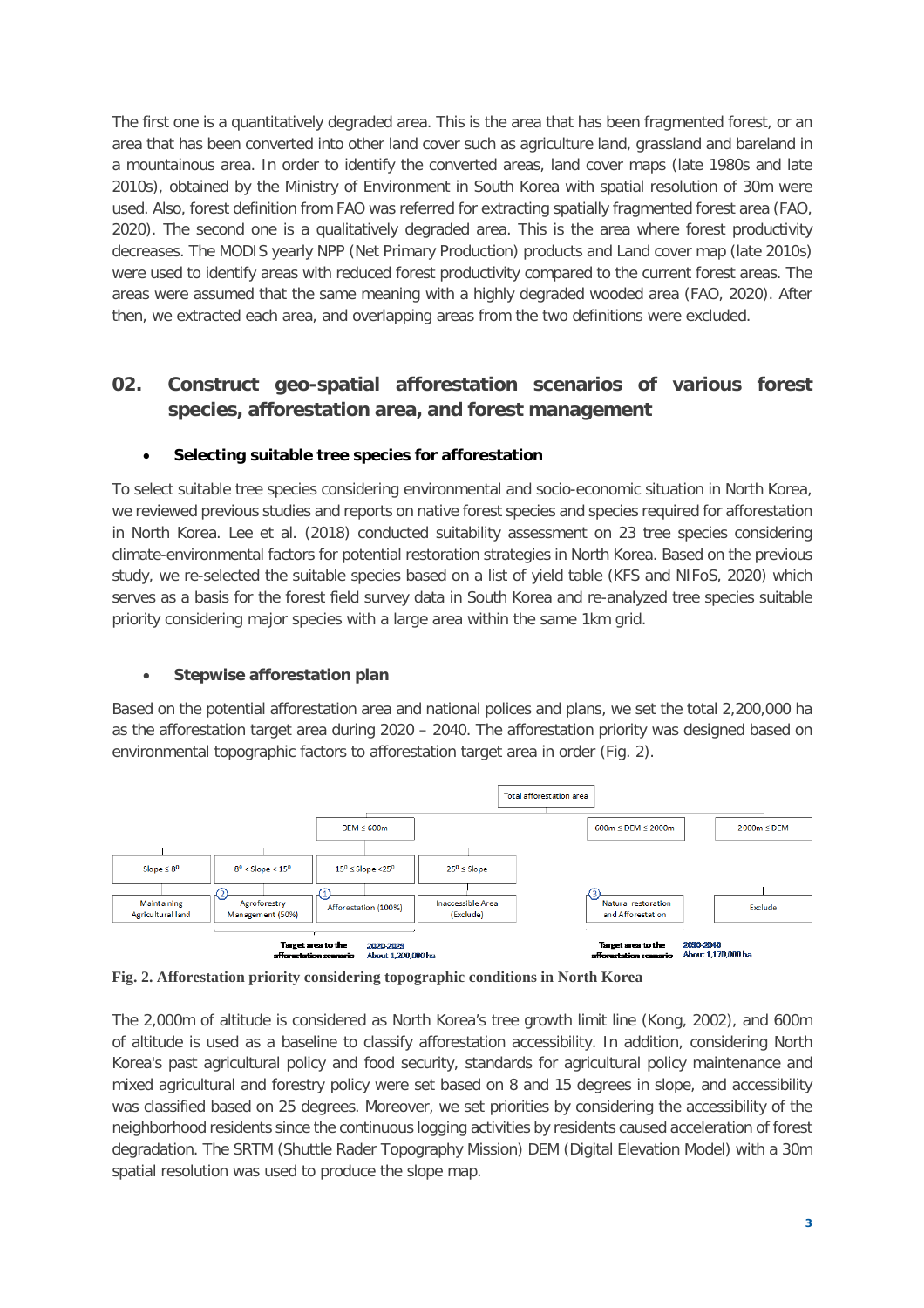#### • **Forest management Scenario**

In this study, two extreme forest management scenarios were designed, to understand the effects of afforestation in North Korea in terms of wood product and carbon absorption (Table 1). The first scenario is leaving the forests in their natural manner after a series of stepwise afforestation. Since forests provide a variety of ecosystem services (biodiversity, habitat conservation) in addition to carbon storage and wood products, the scenario has been designed to minimize ecosystem disturbances. In this scenario, forests continue to accumulate biomass until 2100. The second scenario is harvesting 35,000 ha per year at maximum according to the legal-harvest age of each tree species in South Korea (Kim et al., 2021; KFS, 2018). Forests were harvested for wood, and were re-forested immediately. Both scenarios were designed by using RCP scenarios 4.5 and 8.5, which are available at Korean Meteorological Administration website at a resolution of 12.5 km.

| <b>Scenario</b> | <b>Description</b>                                                                                                                      |
|-----------------|-----------------------------------------------------------------------------------------------------------------------------------------|
|                 | Future climate change scenario RCP 4.5 and 8.5<br>No forest management                                                                  |
|                 | Future climate change scenario RCP 4.5 and 8.5<br>Final harvest according to the legal final cutting age $(-35,000 \text{ ha yr}^{-1})$ |

#### **Table 1 Forest management Scenarios for this study**

#### • **Methodology for G4M application**

To identify the afforestation effect in terms of carbon storage, G4M was applied in North Korea. G4M is a biophysical model that predicts carbon stock, NPP, potential harvest and optimizes rotation management time (www.iiasa.ac.at/g4m). Based on G4M, we can estimate the impact of forestry actives (afforestation, deforestation, and forest management) on biomass and carbon stocks.

In this study, Site Index (SI) and growth curve of North Korea were derived through 1) NPP model and 2) growth model parameterization based on yield tables, in order to estimate carbon storage per age and to overcome the lack of field data and geo-spatial forest data.



**Fig. 3 Methodology for G4M application**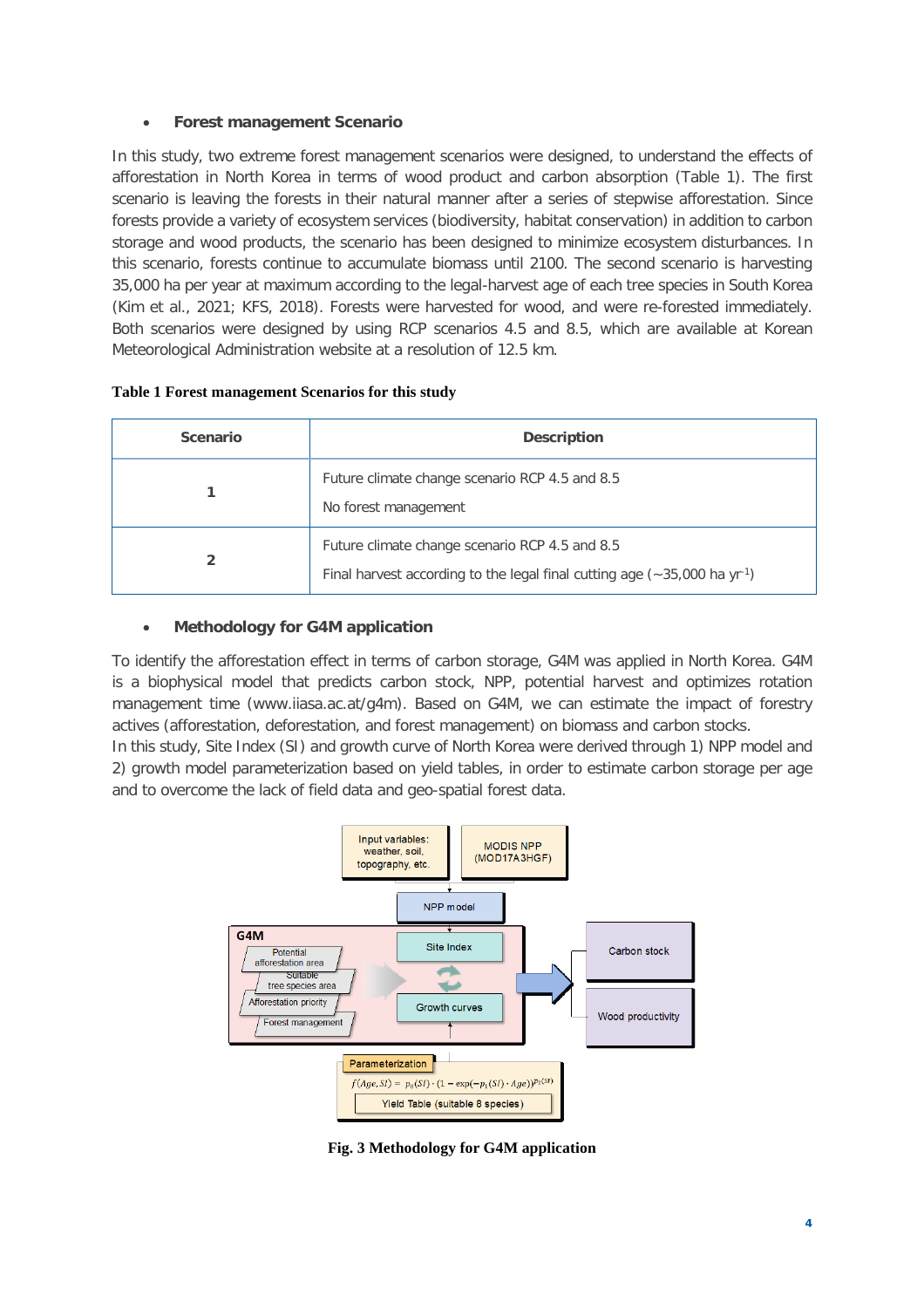In the process of applying the G4M model, the NPP prediction model based on Random Forest algorithm was developed by using monthly precipitation, maximum-minimum-average temperature data of CHELSEA dataset, DEM, Slope, Aspect of SRTM, and soil bulk, soil depth, available water content of Harmonized world soil database v1.2 from FAO to estimate MODIS NPP (MOD17A3HGF) from 2000 to 2018. Then, the model was applied to the RCP 4.5 and RCP 8.5 to estimate future NPPs. All dataset was converted to 1km resolution for modeling.

In addition, in order to parameterize the growth rate by age for each species, a sample of yield table was fitted to Chapman-Richards growth function (Pienaar & Turnbull, 1973) (Equation 1), and predicted NPP values were linked to SI.

# $f(Age, SI) = p_0(SI) \cdot (1 - \exp(-p_1(SI) \cdot Age))^{p_2(SI)}$  (Equation 1)

where SI is the site index by each tree species, Age is the forest age and  $p_1$ ,  $p_2$ , and  $p_3$  are fitting coefficients for each species.

### **03. Assess forest benefit according to the afforestation scenario and derive the optimal forest management plan**

The amount of carbon storage and  $CO<sub>2</sub>$  sequestration in the forest have been calculated for every year until 2100, according to the scenarios designed above. National tree specific coefficients proposed by the Korea Forest Research Institute were used (Equation 2 and Table 2).

### $tCO_2 = \triangle V \times D \times BEF \times (1 + R) \times CF \times 44/12$  (*Equation 2*)

where  $\triangle V$  is the growth increment of a stand  $(m^3)$ , D is the basic density of the wood, BEF is the biomass spreading coefficient, R is the root content ratio, CF is the carbon fraction (biomass to carbon, IPCC default =  $0.5$ ), and 44/12 is the stoichiometric ratio of CO<sub>2</sub> and C.

| <b>Forest species</b>   | Basic wood density<br>(D) | <b>Biomass expansion</b><br>factor (BEF) | Root/Shoot<br>ratio<br>(R) |
|-------------------------|---------------------------|------------------------------------------|----------------------------|
| Pinus rigida Mill.      | 0.504                     | 1.325                                    | 0.362                      |
| Liriodendron tulipifera | 0.458                     | 1.26                                     | 0.234                      |
| Quercus acutissima      | 0.721                     | 1.45                                     | 0.313                      |
| Pinus densiflora        | 0.419                     | 1.483                                    | 0.258                      |
| Quercus mongolica       | 0.663                     | 1.603                                    | 0.388                      |
| Larix kaempferi         | 0.453                     | 1.335                                    | 0.291                      |
| Betula platyphyllac     | 0.558                     | 1.388                                    | 0.349                      |
| Pinus koraiensis        | 0.408                     | 1.812                                    | 0.283                      |

**Table 2 Carbon emission factors for each species in South Korea (Korea Forest Research Institute, 2014)**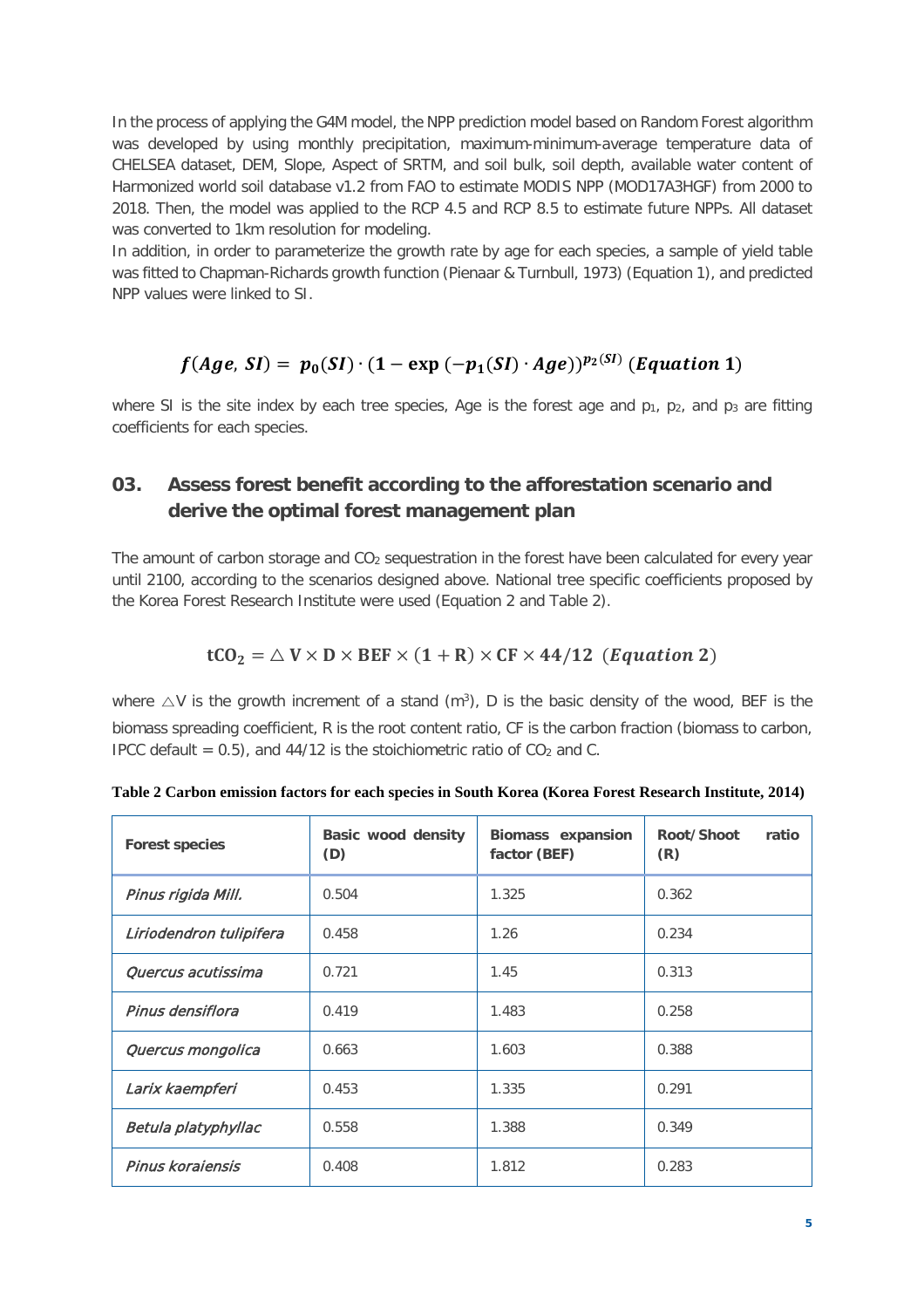We can identify and analyze which areas could benefit from effective CO<sub>2</sub> sequestration from afforestation based on the results. Afterwards, to identifying future CO<sub>2</sub> sequestration as a primary result, more diverse options can be added to suggest sustainable forest management options to North Korea. Afterward, in regions with conflicting management measures, policy makers will be presented with various options to choose from.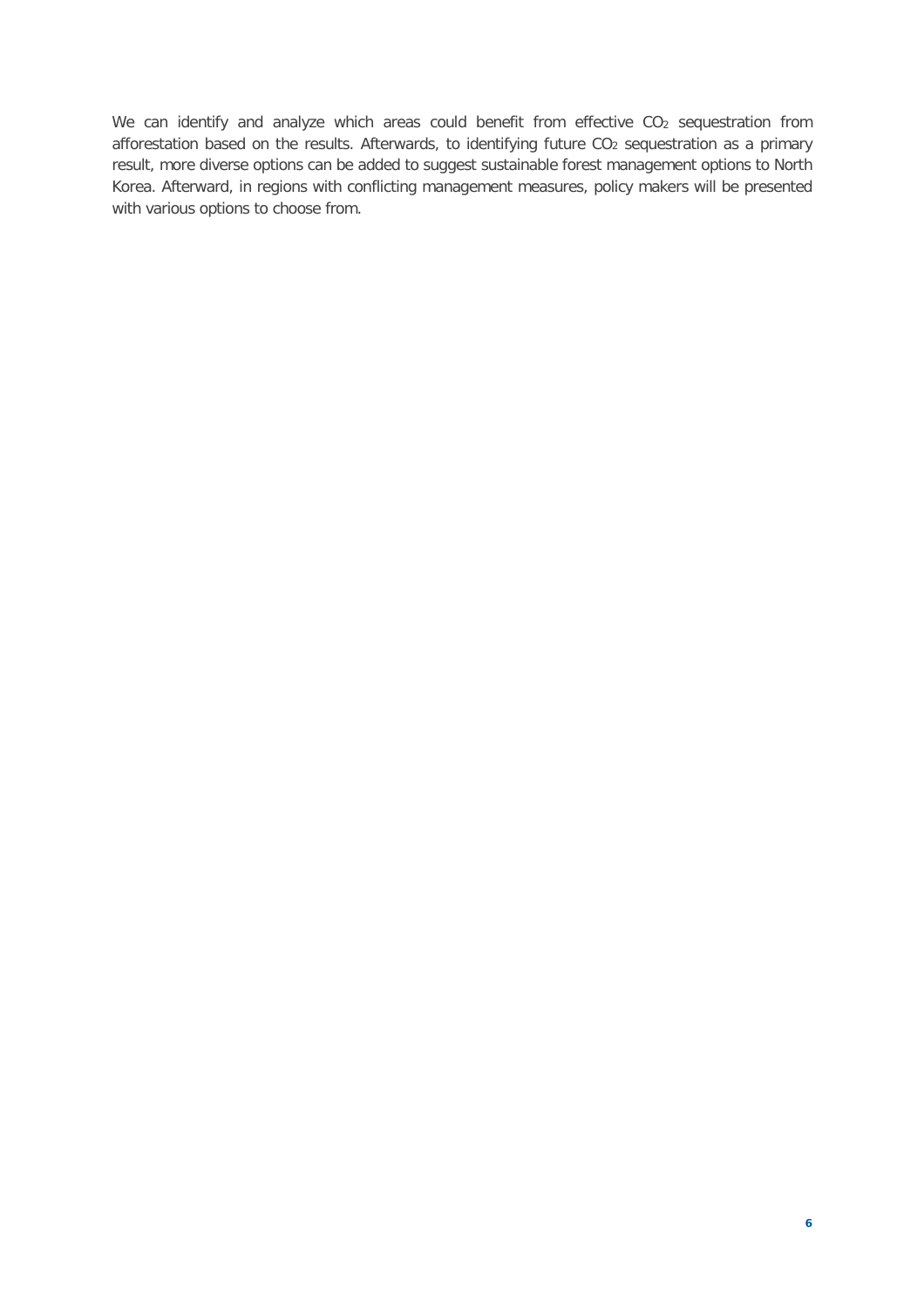# <span id="page-10-0"></span>3. Result and Discussion

### <span id="page-10-1"></span>**01. Assessing potential afforestation area and suitable tree species**

A total of 3,215,551 ha was derived according to the potential afforestation area defined in this study (Fig.4). The suitable species that can be planted in potential afforestation areas were selected by those that exist in both the previous study (a) and yield table list (b), as shown in Fig 5. The selected tree species included 4 coniferous trees (Pinus densiflora, Pinus, Larix kaempferi, and Pinus rigida) and 4 deciduous trees (Quercus mongolica, Quercus acutissima, Betula platyphylla, and Liriodendron tulipifera).



#### **Fig. 4 Potential afforestation area**

| Type               | Native Tree species (Priority)                  | Introduced Tree species (Priority) | Type              | Scientific name                 |
|--------------------|-------------------------------------------------|------------------------------------|-------------------|---------------------------------|
| Coniferous<br>Tree | Pinus densiflora Siebold and Zucc.              | Larix kaempferi (Lamb.) Carriere   |                   | Pinus densiflora (in Kangwon    |
|                    | Pinus koraiensis Siebold and Zucc.              | Pinus rigida Mill.                 |                   | Pinus densiflora (in the Centra |
|                    | Larix olgensis var. koreana (Nakai) Nakai       | Pinus strobus L.                   | coniferous forest | Pinus rigida Mill.              |
|                    | Abies holophylla Maxim.                         |                                    |                   | <b>Pinus koraiensis</b>         |
|                    | Abies nephrolepis (Trautv. ex Maxim.) Maxim.    |                                    |                   | Larix kaempferi                 |
|                    | Picea iezoensis                                 |                                    |                   | Chamaecyparis obtusa            |
|                    | Picea koraiensis Nakai                          |                                    |                   | Quercus acutissima              |
|                    | Pinus thunbergii Parl.                          |                                    |                   | Quercus variabilis              |
|                    |                                                 |                                    | deciduous forest  | Quercus mongolica               |
|                    | Quercus mongolica Fisch. ex Ledeb.              | Robinia pseudoacacia L.            |                   | Betula platyphylla              |
|                    | Quercus acutissima Carruth.                     | Liriodendron tulipifera L.         |                   | Liriodendron tulipifera         |
|                    | Betula platyphylla var. japonica (Miq.) H. Hara |                                    |                   |                                 |
|                    | Fraxinus rhynchophylla Hance                    |                                    |                   |                                 |
| <b>Deciduous</b>   | Fraxinus mandshurica Rupr.                      |                                    |                   |                                 |
| Tree               | Tilla amurensis Rupr.                           |                                    |                   |                                 |
|                    | Zelkova serrate (Thunb.) Makino                 |                                    |                   |                                 |
|                    | Castanea crenata Siebold and Zucc.              |                                    |                   |                                 |
|                    |                                                 |                                    |                   |                                 |
|                    | Juglans regia L.                                |                                    |                   |                                 |

**Fig. 5 Consideration of suitable tree species in North Korea; (a) Suitable tree species (Lee et al., 2018) and (b) List of tree species in yield table of South Korea (KFS and NIFoS, 2020).**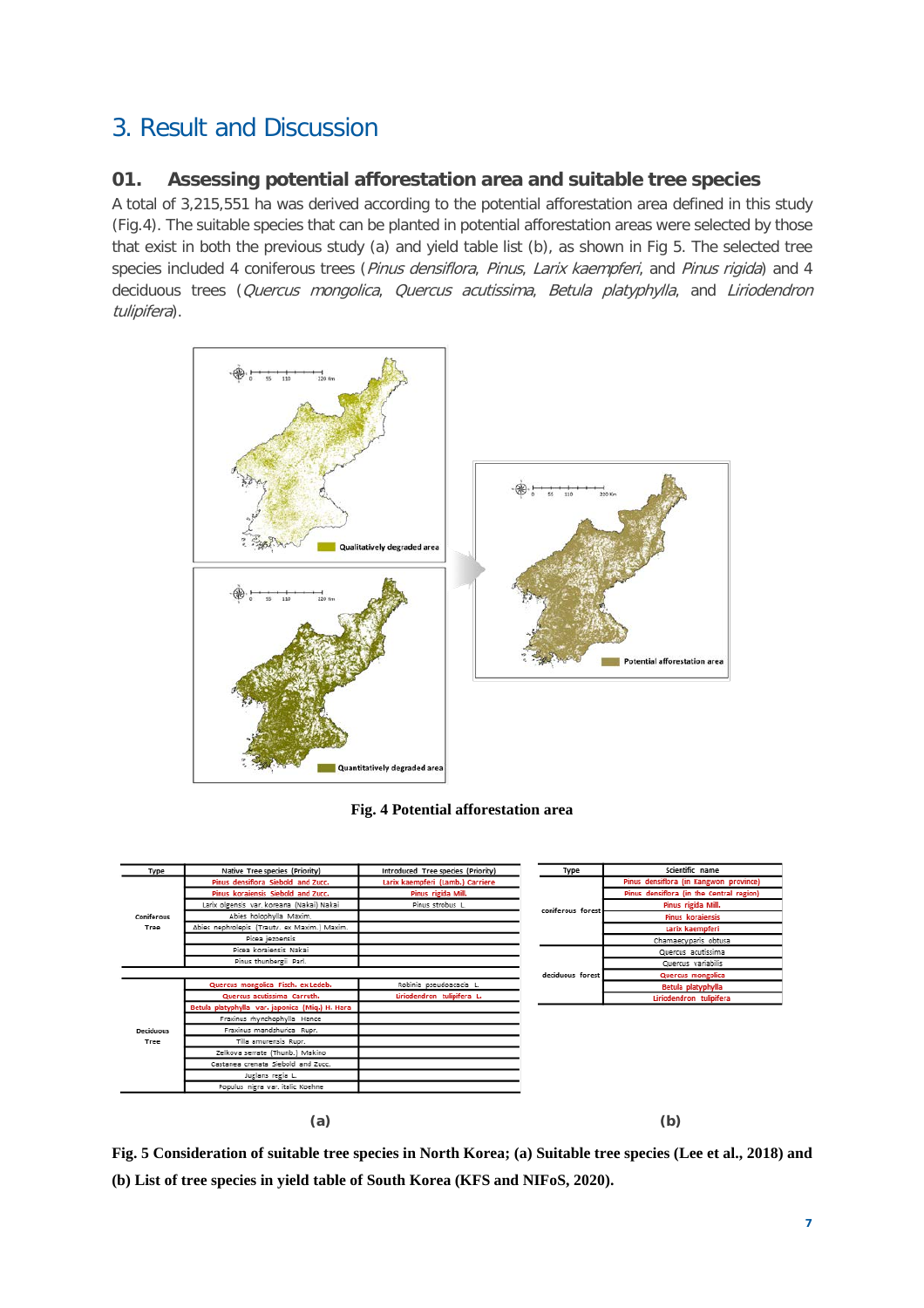Based on the suitability reanalysis, Fig. 5 showed the results of suitable species distribution by each species. Overall, Pinus koraiensis and Pinus rigida were widely distributed in North Korea. And Liridendron tulipifera and Larix kaempferi were distributed in relatively high-altitude regions.



**Fig. 6 Potential suitable tree species distribution**

### <span id="page-11-0"></span>**02. Estimation of Future NPP for dynamic growth model in afforestation target area**

As the first step for the application of the G4M model, the NPP prediction model based on the Random Forest algorithm was developed in the potential afforestation areas (Fig. 7). Based on the result, Fig. 7(a) showed that the lower the MODIS NPP value, the more overestimated the prediction value, and the higher the MODIS NPP value, the more underestimated prediction tendency. The mean absolute error was 414.63 and the accuracy was about 92.85 %. In addition, the NPP was highly related to slope, altitude, max-temperature, and precipitation during vegetation growing season compared other factors.



**Fig. 7 Developed NPP model (a) and major factors about the NPP model (b)**

Based on the NPP model, we estimated the yearly future NPP values over the 2020-2100 years by using future climate scenarios. Fig.8 and Fig.9 showed every 10-years averaged values of NPP prediction by using RCP 4.5 and RCP 8.5 respectively.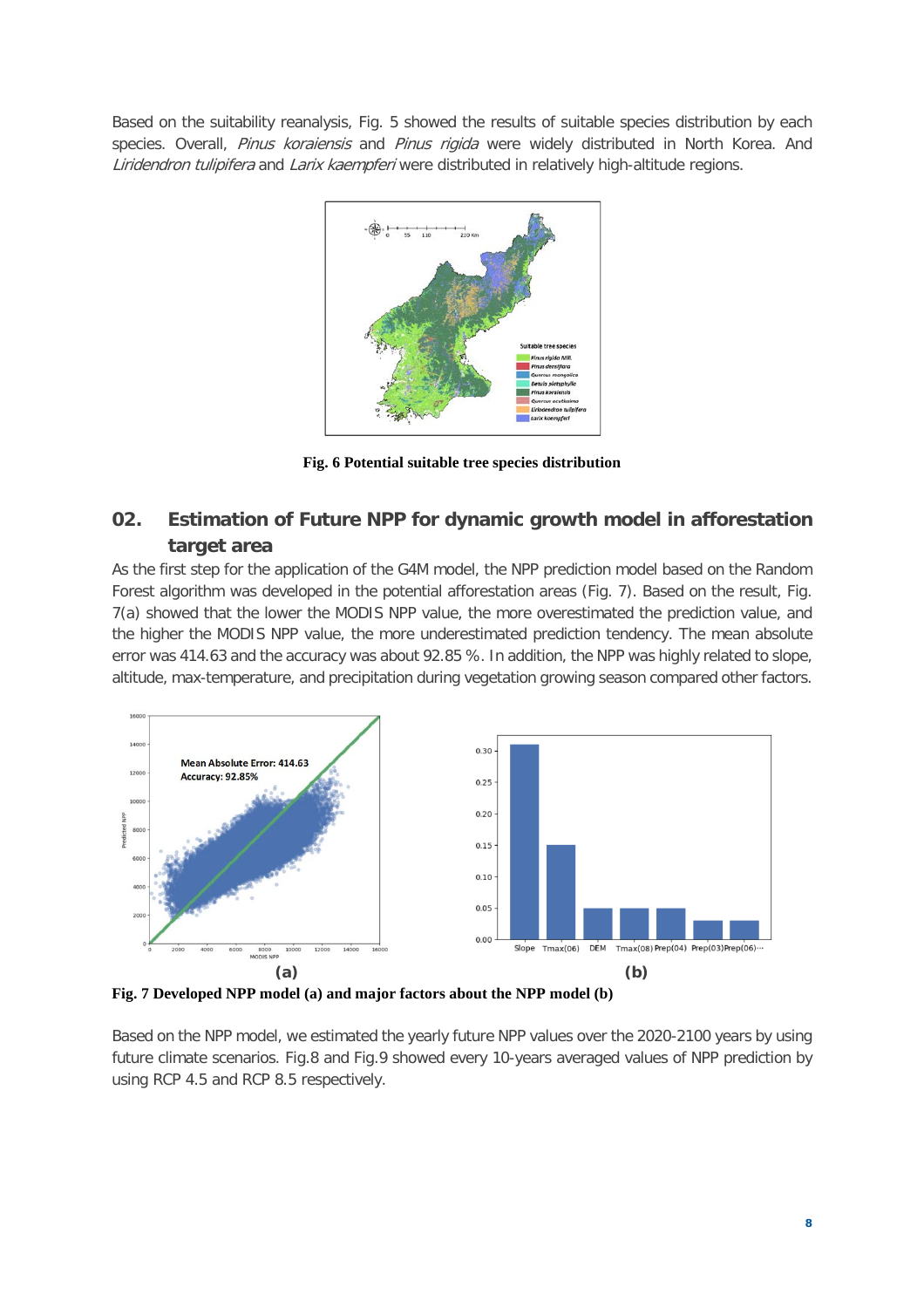

**Fig. 8 Predicted NPP according to the RCP 4.5 scenario**



**Fig. 9 Predicted NPP according to the RCP 8.5 scenario**

Both results showed that the overall tendency of NPP to mainly decrease in under 250 m of altitude region with urban areas (mainly western region), while NPP relatively decreases less in above 1,000m of altitude region (mainly north-eastern region). These patterns were shown due to the impact of topography, especially slope factor and temperature, which were cited as key factors in NPP estimation. In addition, the NPP prediction based on the RCP 8.5 showed that the NPP values were relatively decreased with climate change compared to NPP based on the RCP 4.5. It means that the overall trend of NPP (forest productivity) decreases despite the high fluctuation of the future climate scenario. Therefore, it is important to consider the controlling forest management options such as intensity of forest management and tree species change to adapt to climate change.

#### <span id="page-12-0"></span>**03. Parametrization of growth curve for each tree species**

Based on the Chapman-Richard growth function and yield tables, tree parameters ( $p_0$ ,  $p_1$ , and  $p_2$ ) according to age and SI were estimated, and the relationship between stem volume and age were produced by each tree species (Fig. 10).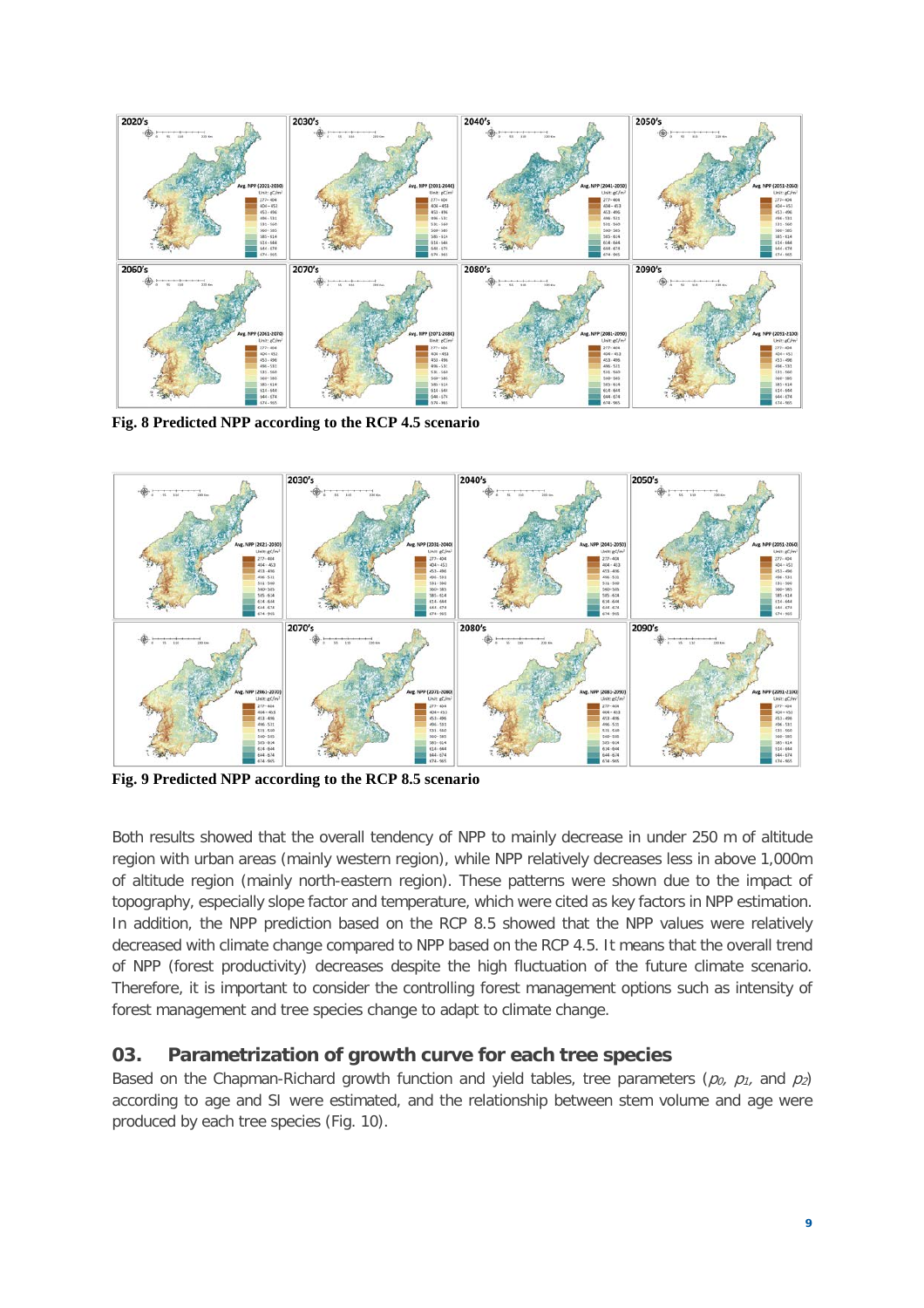

**Fig. 10 Parametrization of growth curve for each tree species based on the yield table**

### <span id="page-13-0"></span>**04. Estimating CO2 sequestration**

The yearly amount of CO<sub>2</sub> sequestration maps were produced by using predicted stem volume and carbon emission coefficient. After simulating the annual stem volume of tree species from g4m model, we estimated the stem volume in each scenario. Accordingly, the average stem volume of 4th ageclass (31-40 age) tree is estimated to be  $150 - 200$  m<sup>3</sup> per ha after afforestation, which is similar to the average amount of South Korea, about 150m<sup>3</sup> per ha. Fig.11 and Fig.12 showed 10-years averaged values of amount of CO2 sequestration respectively 2050s, 2070s and 2090s.



**Fig. 11 Average value of annual CO2 sequestration according to forest management options**

The average CO2 sequestration in Scenario 1 decreased with forest age increment. This can be interpreted as the overall forest stem volume continues to increase when forests are not managed, while the annual growth rate decreases. In addition, the forest growth mainly decreased in the predicted NPP reduction area according to climate scenario. Scenario 2, which manages forest (harvests and re-forestation) according to the legal-harvest age, showed that maintaining relatively high  $CO<sub>2</sub>$ sequestration. Since the growth rate is relatively high when forest age reaches about 10-30 years, a large amount of  $CO<sub>2</sub>$  can be absorbed in the forest. In particular, average  $CO<sub>2</sub>$  sequestration may decrease in the short term in regions with highly concentrated young tree from 2070s to 2100s after re-forestation. However, Scenario 2 has higher potential CO<sub>2</sub> sequestration in the long-term aspect.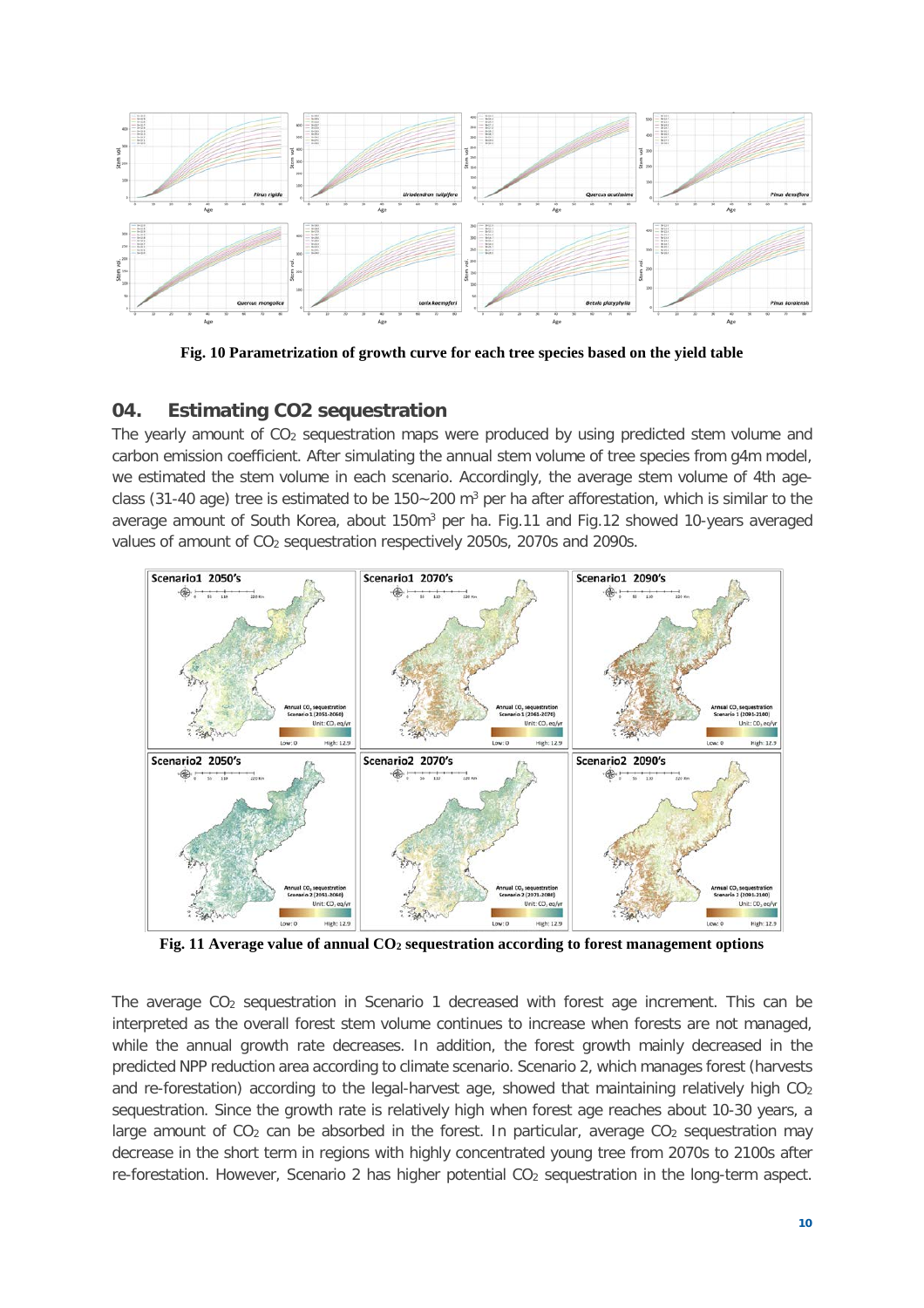Moreover, since we limited the maximum annual management area as 35,000 ha, potential benefits could be expected in term of forest age balance, and ecosystem diversity, etc.



**Fig. 12 Comparison of annual CO2 sequestration according to forest management options (2050s, 2070s, and 2090s)**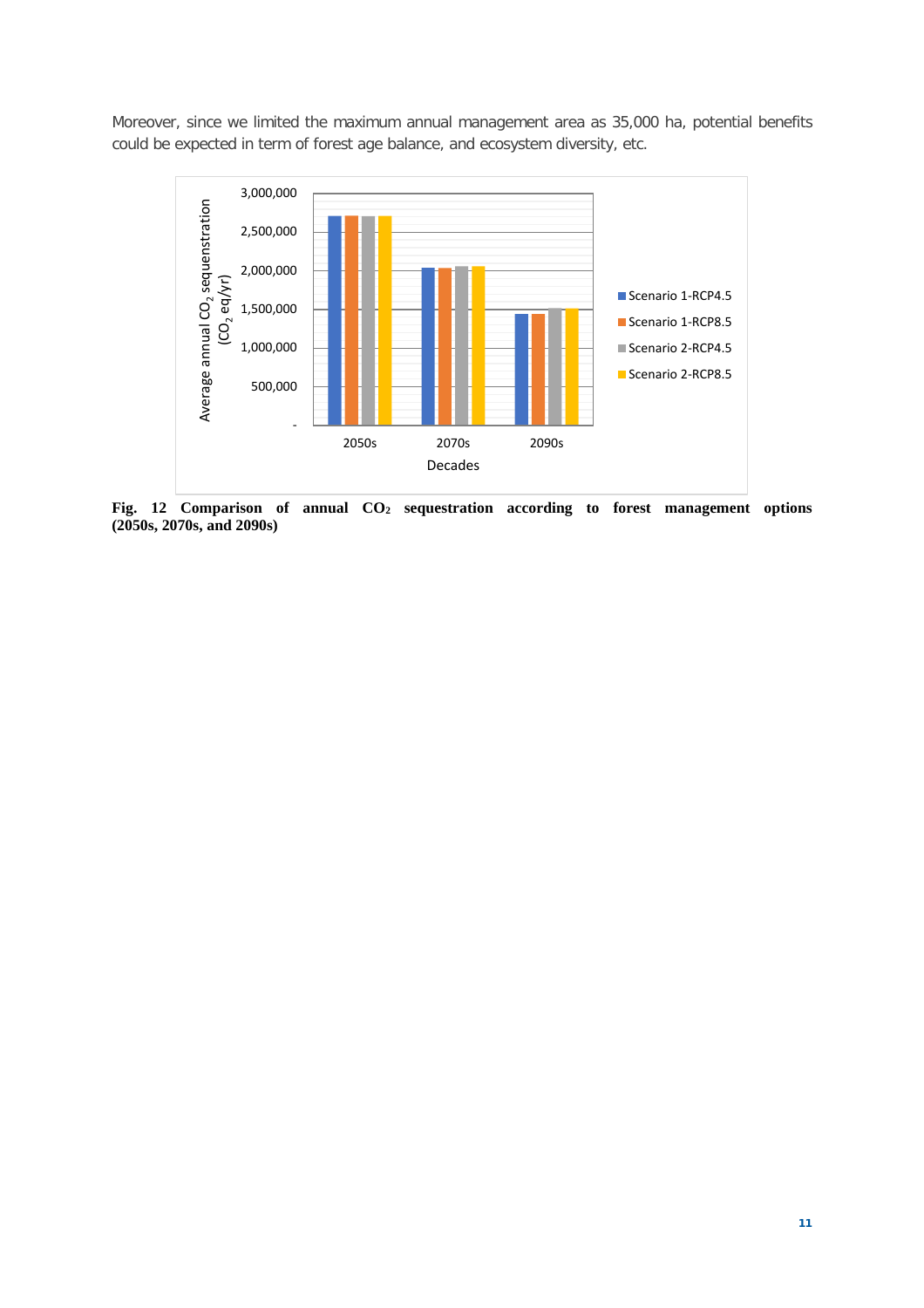# <span id="page-15-0"></span>4. Conclusion and Future work

In this study, G4M was applied in North Korea to present suitable afforestation scenarios considering potential forest benefits. Since the degraded area of North Korea were not precisely known due to the limited access to national data, the potential afforestation areas were redefined and analyzed using spatial data and satellite data. The tree species information, growth curves based on yield table data, and management options for each tree species were spatially mapped. Since the data accessibility was very limited, South Korea's field data and manage strategies were used for G4M modeling. Based on the constructed spatial maps and modeling results from G4M, CO<sub>2</sub> sequestrations from 2021 to 2100 were predicted and differences between scenarios were assessed. In Scenario 2, more carbon dioxides were absorbed at average (about  $95,605$  CO<sub>2</sub> eq/yr) according to climate scenarios. No significant differences were seen between these scenarios, but RCP 8.5 scenario did show a relatively less absorption compared to RCP 4.5 scenario. Therefore, strategies should be prepared to maintain forest age balance and ecosystem diversity to ensure suitable forest management. Moreover, considering detailed intensity of forest management according to climate change is important. In future studies, various forest management plans will be presented by considering the ongoing part of wood production and additional management option in North Korea, and a spatial (regional) strategy will also be proposed based on the results.